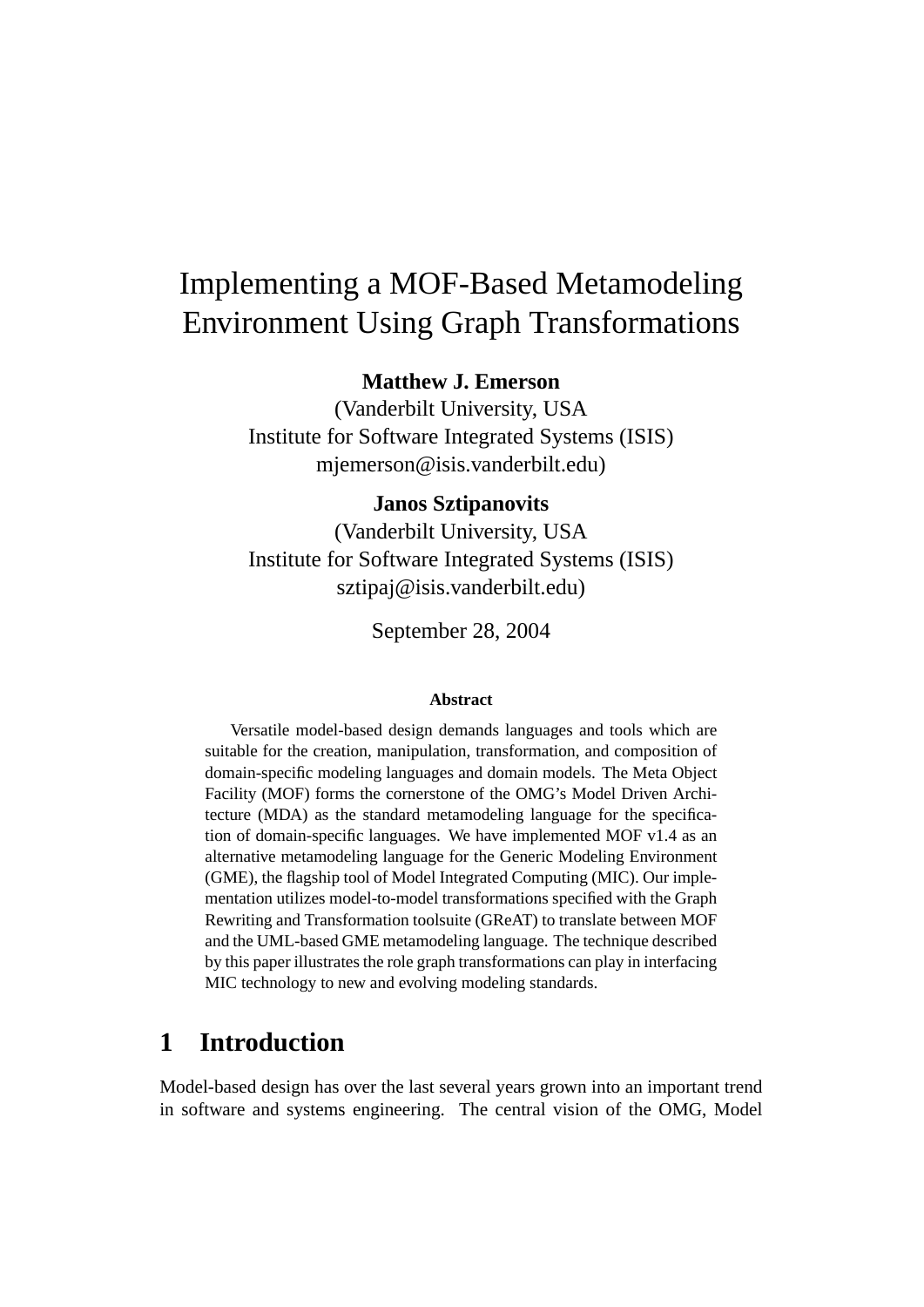Driven Architecture (MDA), describes a platform-independent approach to the development of domain-specific applications. It advocates the specification of software systems through modeling and model transformation [1]. MDA builds upon OMG's widely-used UML, which provides a common graphical syntax for object-oriented design. MDA incorporates modeling into every stage of the software development process by describing this process as a sequence of transformations among models.

One theme of MDA is that UML will be the single, universal, platformindependent modeling language used by model translators to generate software artifacts for specific platforms. The basis of this conviction stems from viewing model-based design in the same light as conventional programming, where language standardization has been an important issue. However, the scope of modelbased design is in fact much broader. Model-based design encompasses the entire modeling process, which inherently includes the selection of essential domain aspects, careful separation of the modeled and not modeled worlds, and abstraction. Because specifying a universal language which is broad enough to cover all conceivable systems would be extremely difficult, reasonable solutions depend on the use of domain-specific modeling languages (DSML-s).

A step in the right direction is to use a modeling language that is both universal and extendable – an approach captured by the UML profile mechanism. Unfortunately, stereotyping does not change the fundamental syntactic and semantic properties of the modeling languages and tends to create a complex web of interfering standards.

The more radical approach of constructing DSML-s demands an understanding of the fundamentals of constructing modeling languages and creating standards and tool suites for facilitating their specification and composition. The theme of this approach is metamodeling. A metamodel is a model of a DSML expressed using some metamodeling language. The latest developments in UML 2 [2] depend on this approach, as UML 2 has been defined using the Meta Object Facility (MOF). MOF has emerged as the OMG's standard metamodeling language, and one of the MOF use-cases [3] is the specification of DSML-s. In the future, MOF may serve as a widely-adopted tool-independent metamodeling language, allowing model data to be freely transfered between compliant tools using OMG's XML Metadata Interchange (XMI) technology [4].

We must also consider the demand for powerful tool suites which aid in specifying, manipulating, transforming, and composing models [5]. Model Integrated Computing (MIC) is a comprehensive approach to model-based design. In MIC, a modeling language and model interpreter tools are developed for a given domain. Then, the domain-specific language is used for creating and evolving a computer system through modeling and model interpretation [6]. Over the last ten years, MIC metamodeling approaches have been successfully applied in a variety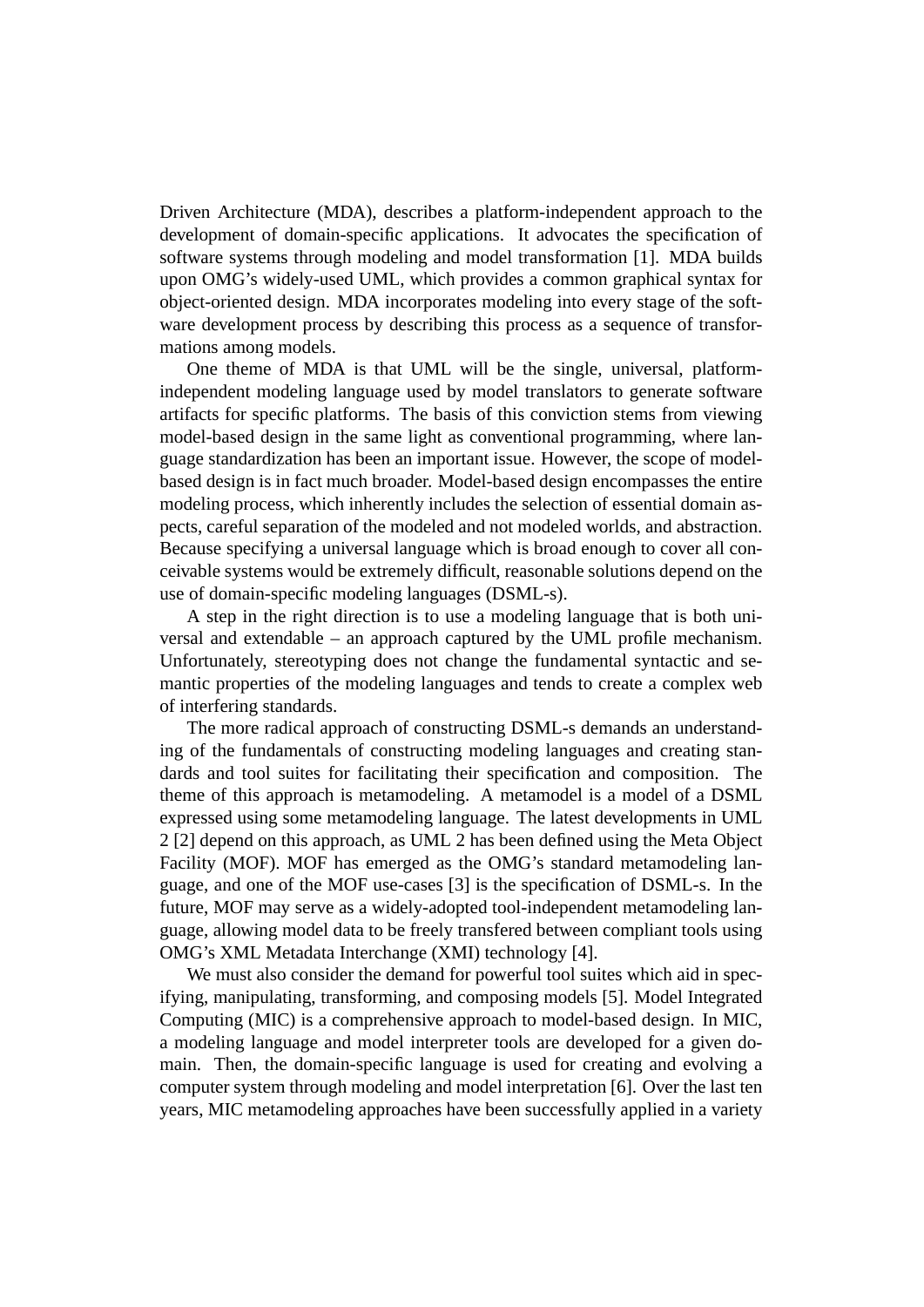of application domains [7] [8]. The primary MIC development tool is the Generic Modeling Environment (GME), a metaprogrammable model builder for designing and modeling in domain-specific modeling environments. GME supports its own metamodeling language based on UML Class Diagrams with Class stereotypes and OCL constraints called MetaGME. However, as MOF becomes the widelyadopted, industry-standard metamodeling language, GME can evolve to support tool-independent MOF-based metamodels while also maintaining compatibility with technologies based on its own tool-specific metamodeling language.

Using metamodeling and metamodel-based model transformation, we have implemented a MOF v1.4-based alternative metamodeling environment for GME. Our transformation allows the new MOF metamodeling environment to leverage existing tool support for GME modeling environment generation. Our implementation of the MOF sits as an additional layer of abstraction above the existing GME-specific metamodeling facilities.

#### **2 The Generic Metamodeling Environment**

GME is the flagship tool of MIC. It provides a graphical UML-based metamodeling language capable of expressing the concrete and abstract syntax of a target graphical modeling language. OCL constraints specify metamodel wellformedness rules. GME provides library import and export facilities and custom model visualizations. There are also facilities for plugging in analysis, verification, and translation tools which interpret domain-specific models. GME's metamodeling language, called MetaGME, predates the OMG's adoption of the MOF specification. It utilizes UML stereotypes to imply the abstract syntax expressed by the metamodel [9]. The meanings of the stereotypes used in MetaGME are:

- *Models* are compound objects which are visualized in GME as containing other model elements.
- *Atoms* are elementary objects which are not visualized in GME as containing other model elements.
- *FCO-s* are first-class objects which must be abstract but can serve as the base type of an element of any other stereotype.
- *References* correspond to pointers in an object-oriented programming language.
- *Connections* are analogous to UML Association Classes.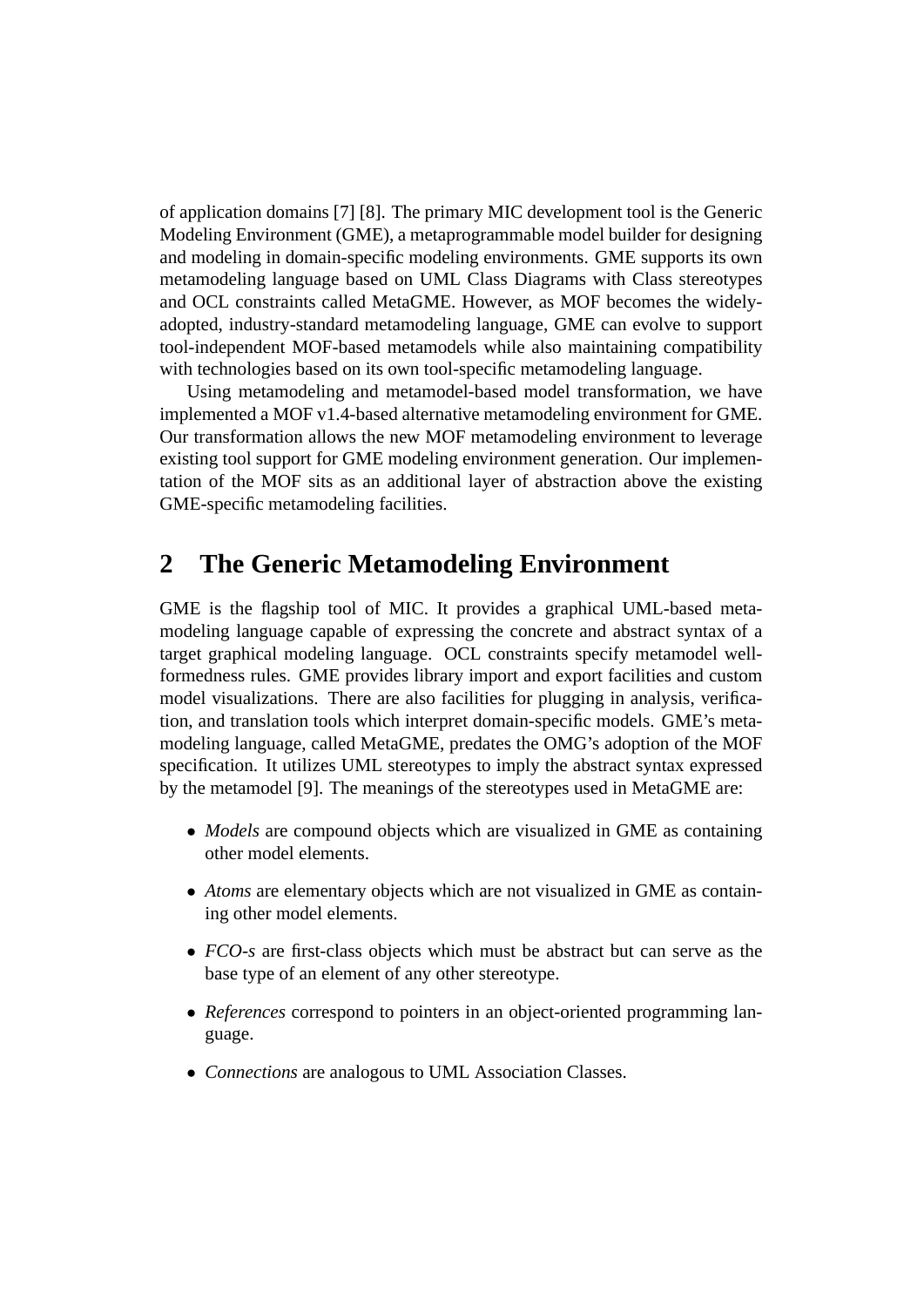• *Aspects* provide logical visibility partitioning to present different views of a model.



Figure 1: **A)** Metamodeling with GME **B)** Simplified Diagram

GME-based metamodeling is demonstrated in Figure 1. The metamodel  $_{MetaGME}MM_{DSML}$  of a DSML consists of the abstract syntax  $_{MetaGME}A_{DSML}$ , concrete syntax  $_{MetaGME}C_{DSML}$ , and syntactic mapping  $_{MetaGME}M_{CDSML}$  specified using the UML constructs of MetaGME. The  $_{MetaGME}$  M $M_{DSML}$  metamodel is translated by the  $T_1$  translator (called the meta-interpreter) into a configuration file for GME (represented in Figure 1 by the box labelled "GME/Meta"). Using this configuration file, GME can also function as the domain-specific modeling environment for the metamodel domain. (A simplified diagram of the metamodeling process can be seen in Figure 1.B)

There exists a large body of existing GME-based DSML-s [10] [11]. There also exist a number of related modeling tools, including the model transformation tool GReAT [12]. The Graph Rewriting and Transformation toolsuite is a DSML implemented for GME that enables the graphical specification of graph transformation algorithms with formal execution semantics. Because GME essentially represents models as vertex- and edge-labelled multi-graphs where the labels denote the corresponding types defined by some metamodel, GReAT can be used for model-to-model transformation. This paper describes our work to update the MIC metamodeling facilities to incorporate the MOF standard in addition to the UML/OCL-based MetaGME. Because of the large volume of existing DSML-s and tools which depend on the existing GME meta-language, a wholesale replacement of MetaGME with MOF is not desirable. Instead, we use model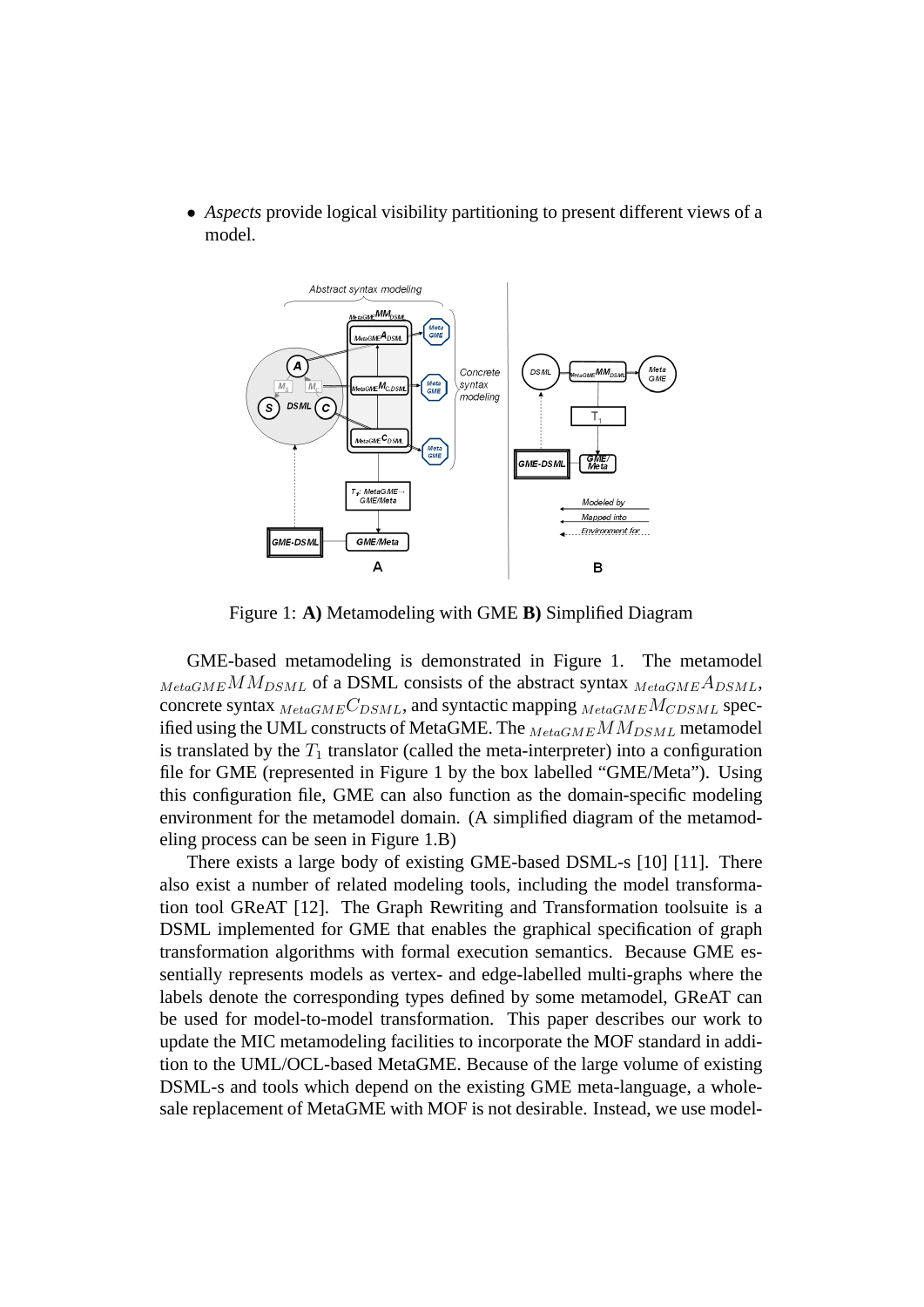to-model transformation technology to implement MOF as an optional layer of abstraction over MetaGME.

## **3 MOF Metamodeling Constructs**

As defined in the v1.4 specification [3], MOF provides the following five basic object-oriented concepts for use in defining metamodels. Our implementation includes each of these constructs. Furthermore, we have specified a mapping between these concepts and the MetaGME concepts outlined above.

- *Classes* are types whose instances have identity, state, and an interface. The state of a Class is expressed by its Attributes and Constants, and its interface is governed by Operations and Exceptions.
- *Associations* describe binary relationships between Classes. They may express composite or non-composite aggregation semantics. Because MOF Associations have no object identity, they lack both state and interface.
- *DataTypes* are types with no object identity. By design, the different MOF DataTypes encompass most of the CORBA IDL primitive and constructed types.
- *Packages* are nestable containers for modularizing and partitioning metamodels into logical subunits. Generally, a non-nested Package contains all of the elements of a metamodel.
- *Constraints* specify the well-formedness rules that govern valid domain models.

## **4 Implementing MOF for GME**

We have implemented a MOF-based metamodeling environment for GME. Our implementation leverages the existing GME metamodeling language and metainterpreter for the generation of new GME configurations.

As described previously, a complete GME metamodeling language consists of two parts. Part one is a graphical metamodeling environment for the specification of the abstract syntax, concrete syntax, and syntactic mappings. Part two is a translation tool capable of generating from the graphical metamodel of a target domain the configuration file that enables GME to serve as the domain-specific modeling environment for that domain. MetaGME is itself a metamodeling language with sufficient expressive power to fully model MOF. So, while the MOF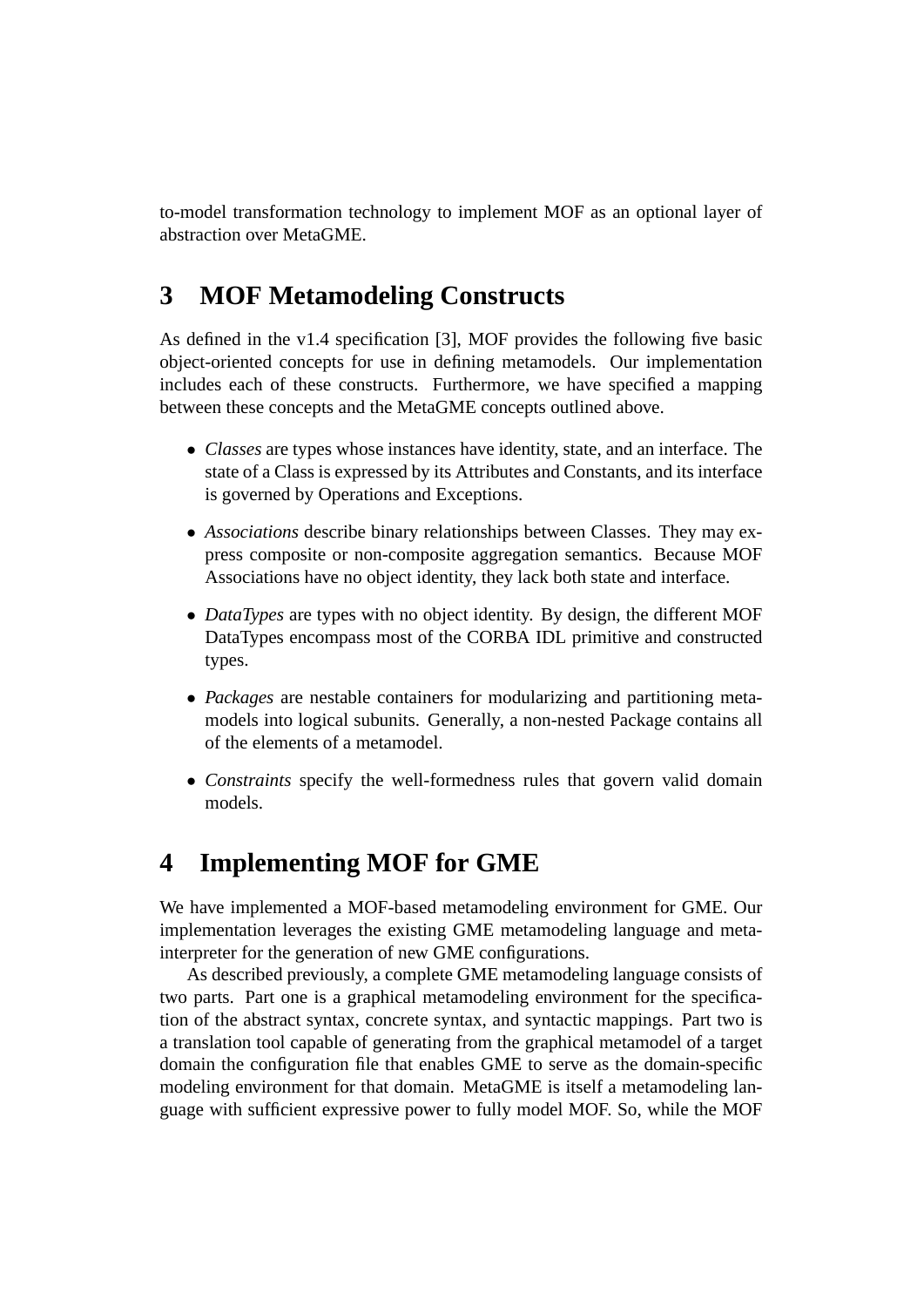specification uses MOF to model itself, we have expressed the MOF model with the language of MetaGME. Furthermore, because MetaGME already reflects the full range of configurations which can be realized by  $GME<sup>1</sup>$ , we found the easiest way to create the necessary translation tool by defining a transformation algorithm from MOF-specified metamodels into MetaGME-specified metamodels.

Having transformed a MOF-specified metamodel to a Meta-GME metamodel, we take advantage of MetaGME's existing meta-interpreter to generate the GME configuration file. The shaded components in Figure 2 represent the facilities we have to provide in implementing MOF for GME:  $_{MetaGME}$  M $M_{MOF}$  is our MetaGME-specified MOF model and  $T_2$  is our implementation of the transformation algorithm from MOF-specified metamodels to MetaGME-specified metamodels.  $T_1$  is Meta-GME's meta-interpreter, which generates the GME configuration files from the translated metamodels.



Figure 2: Building the MOF-Based Metamodeling Environment

#### **4.1 The MOF-MetaGME Transformation**

The transformation algorithm is quite straightforward because the modeling concepts of both MOF and MetaGME are heavily based on the modeling concepts of UML Class Diagrams. GReAT was the natural choice for implementing our metamodel translation algorithm - we were able to easily and rapidly create our metamodel translation tool. The tool itself is easy to analyze, maintain, and evolve.

<sup>&</sup>lt;sup>1</sup>In fact, the meta-information in the configuration files directly parallels the MetaGME modeling concepts.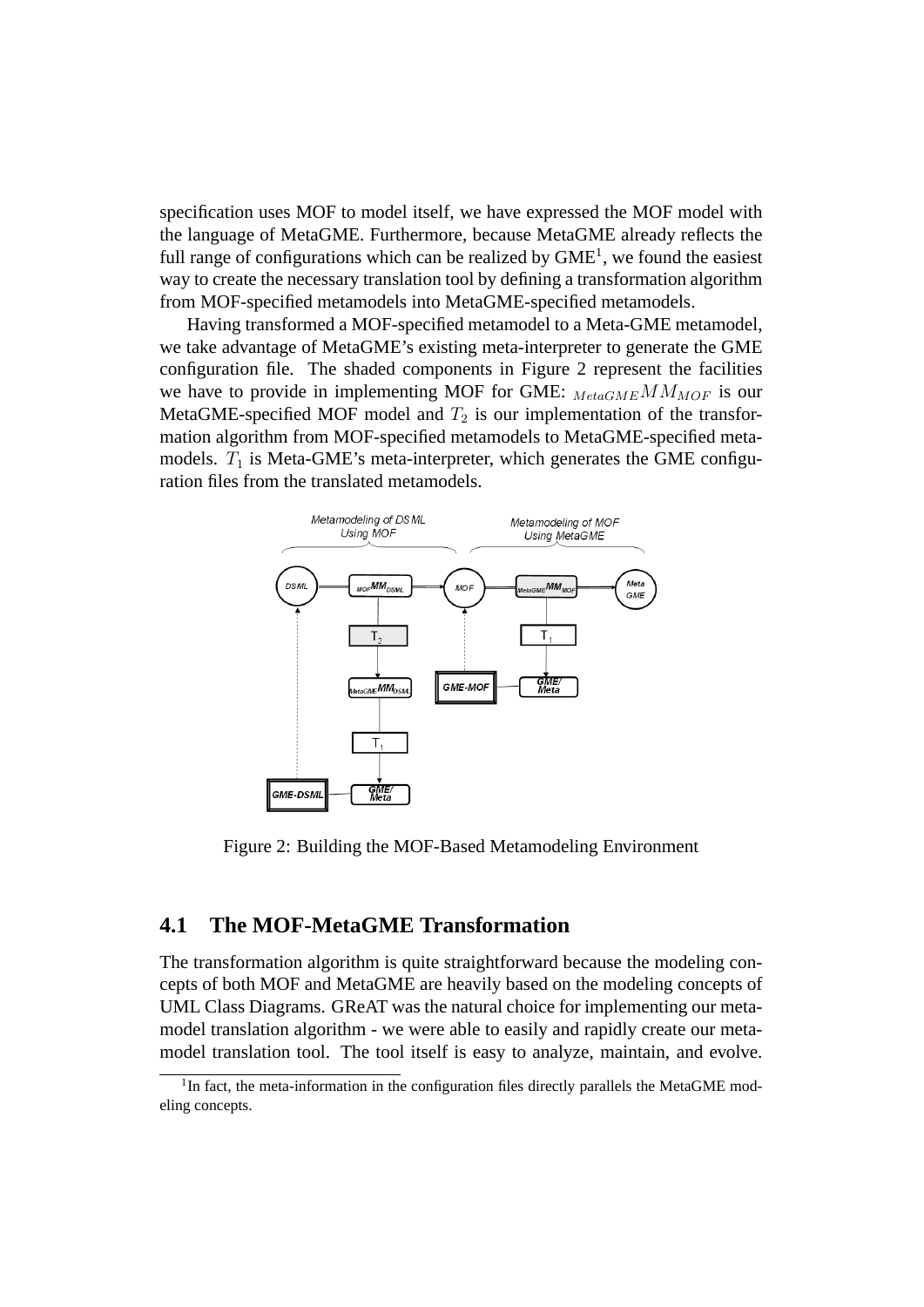

Figure 3: MOF Primitive-Typed Attributes Mapped to MetaGME FieldAttributes

We refer to this tool as MOF2MetaGME.

GReAT transformations are composed of a series of rules which are applied in order to an input model. Each rule attempts to find some pattern in the input model and, if successful, generate some corresponding pattern in an output model. Although we do not wish to delve into the details of GReAT, we explain one example MOF2MetaGME rule visualized in Figure 3.

Figure 3 displays the MOF2MetaGME tranformation rule responsible for mapping String-, Integer-, and Double-typed MOF Attributes into MetaGME Field Attributes. The black Classes represent model patterns which the rule attempts to match, and the blue Classes are those which are to be created in the output model if a match is found<sup>2</sup>. The rule finds any MOF Class containing an Attribute with an IsOfType connection to a PrimitiveType. The guard ensures that only String, Integer, or Double PrimitiveTypes are matched. If such a Class exists, then the rule finds the corresponding MetaGME Class and gives it a Field Attribute of the same type as the matched MOF Attribute.

Table 1 specifies the mapping of MOF constructs to corresponding MetaGME constructs performed by MOF2MetaGME. Notice that MOF Classes and nonaggregate Associations may map to multiple MetaGME constructs. Our implementation of MOF allows metamodelers to specify how each MOF Class or nonaggregate Association should be transformed.

We provide Figures 4 and 5 to illustrate the full function of MOF2MetaGME. Figure 4 is a small part of a MOF-based implementation of UML Class Diagrams for GME used as the input to MOF2MetaGME, and Figure 5 is the corresponding output produced by MOF2MetaGME. Note the high degree of symmetry between

 ${}^{2}$ For those viewing this article without color, the blue Classes are HasAttribute and FieldAttribute, while the rest of the Classes are depicted in black.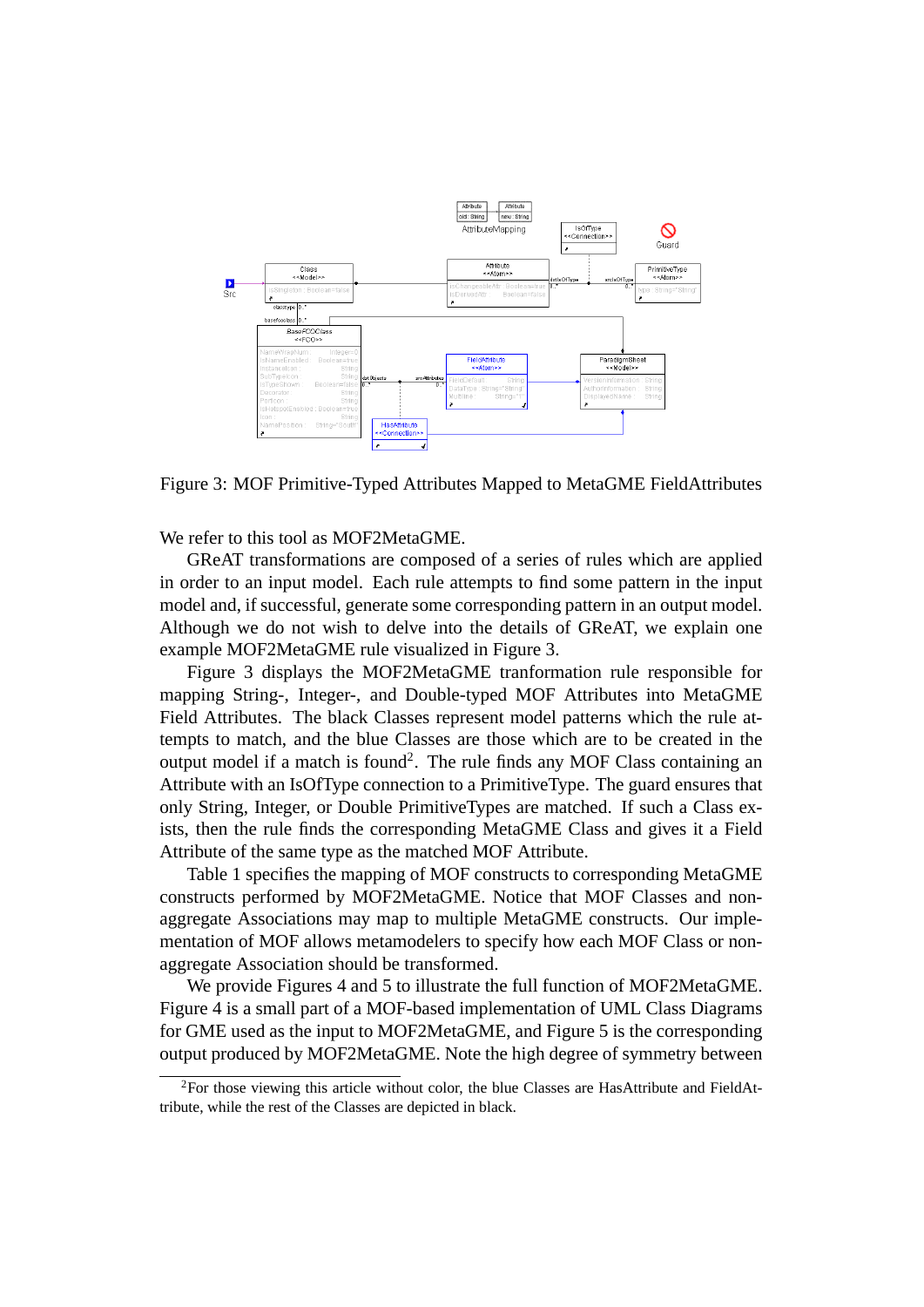| <b>MOF Construct</b>         | <b>MetaGME Construct</b>              |
|------------------------------|---------------------------------------|
| Package                      | ParadigmSheet                         |
| Class                        | FCO, Atom, Model, Set, or Reference   |
| Non-Aggregate Association    | Connection, SetMembership, or ReferTo |
| <b>Aggregate Association</b> | Containment                           |
| <b>Boolean Attribute</b>     | <b>BooleanAttribute</b>               |
| <b>Integer Attribute</b>     | Integer FieldAttribute                |
| Double Attribute             | Double FieldAttribute                 |
| <b>String Attribute</b>      | <b>String FieldAttribute</b>          |
| Constraint                   | Constraint                            |

Table 1: MOF Construct to MetaGME Construct Mapping

the two diagrams.



Figure 4: UML Class Diagrams in MOF

#### **4.2 Limitations to our MOF-MetaGME Transformation**

Our translation from MOF into MetaGME is not isomorphic – MOF provides some capabilities that MetaGME lacks (and vice-versa). MOF allows a wider range of potential attribute types, the concepts of derived attributes and associations, singleton classes, and classifier-scoped attributes. None of these concepts maps well into MetaGME. MetaGME provides facilities for multi-aspect modeling, concrete syntax specification, and some abstract syntax identifiers which carry special meaning for GME. MOF captures the light-weight Tag extension mechanism which was used to include this GME-specific information in a MOF metamodel. In our implementation of MOF for GME, we have augmented MOF Classes, Associations, Packages, Constraints, and Attributes with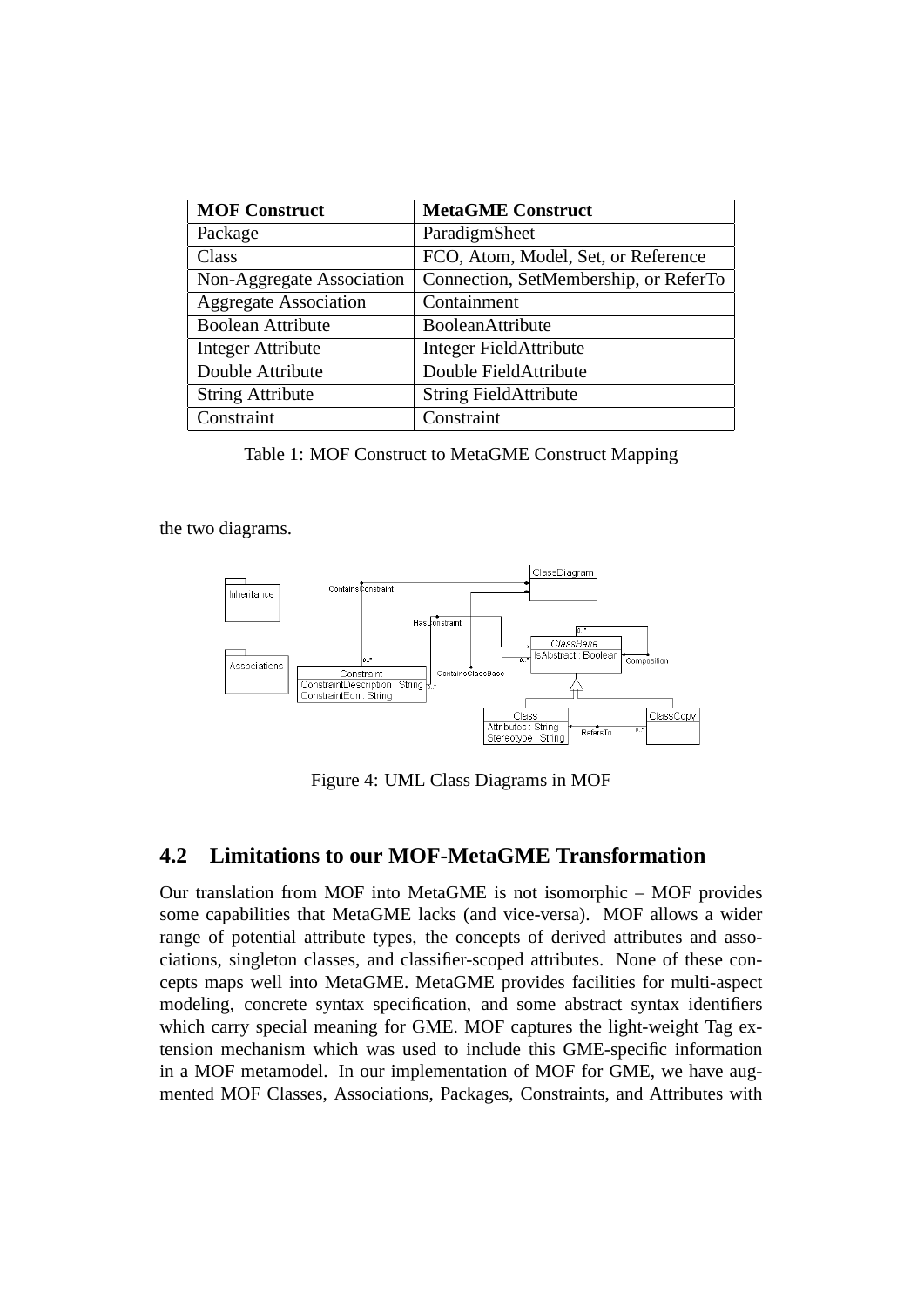

Figure 5: UML Class Diagrams in MetaGME

additional attributes to specify this GME-specific information to facilitate mapping into MetaGME, but these additional attributes may be conceptualized as MOF Tags.

## **5 Conclusions**

A primary insight gained through this work is the recognition that versatile modeling tools like GME need not support MOF as the native metamodeling language in order to be MOF compliant. Using model-to-model transformation, we can take tool-independent metamodels defined using MOF 1.4 and re-interpret them as metamodels in the tool-specific metamodeling language used by GME. This especially useful because the MOF itself lacks some facilities that are necessary for graphical modeling in a tool like GME, including standard mechanisms for describing model concrete syntax. Thanks to the powerful model-to-model transformation technology realized by GReAT, we were able to retain the easy GME modeling environment specification capabilities of MetaGME while also supporting a different industry standard. This work underlines the versatility of metaprogrammable modeling tools such as GME.

## **References**

- [1] Object Management Group, "The model driven architecture, 2002". [Online]. Available: http://www.omg.org/mda
- [2] Object Management Group, "Unified Modeling Language: Superstructure version 2.0, 3rd revised submission to OMG RFP", February 2003. [Online]. Available: http://www.omg.org/docs/ad/00-09-02.pdf